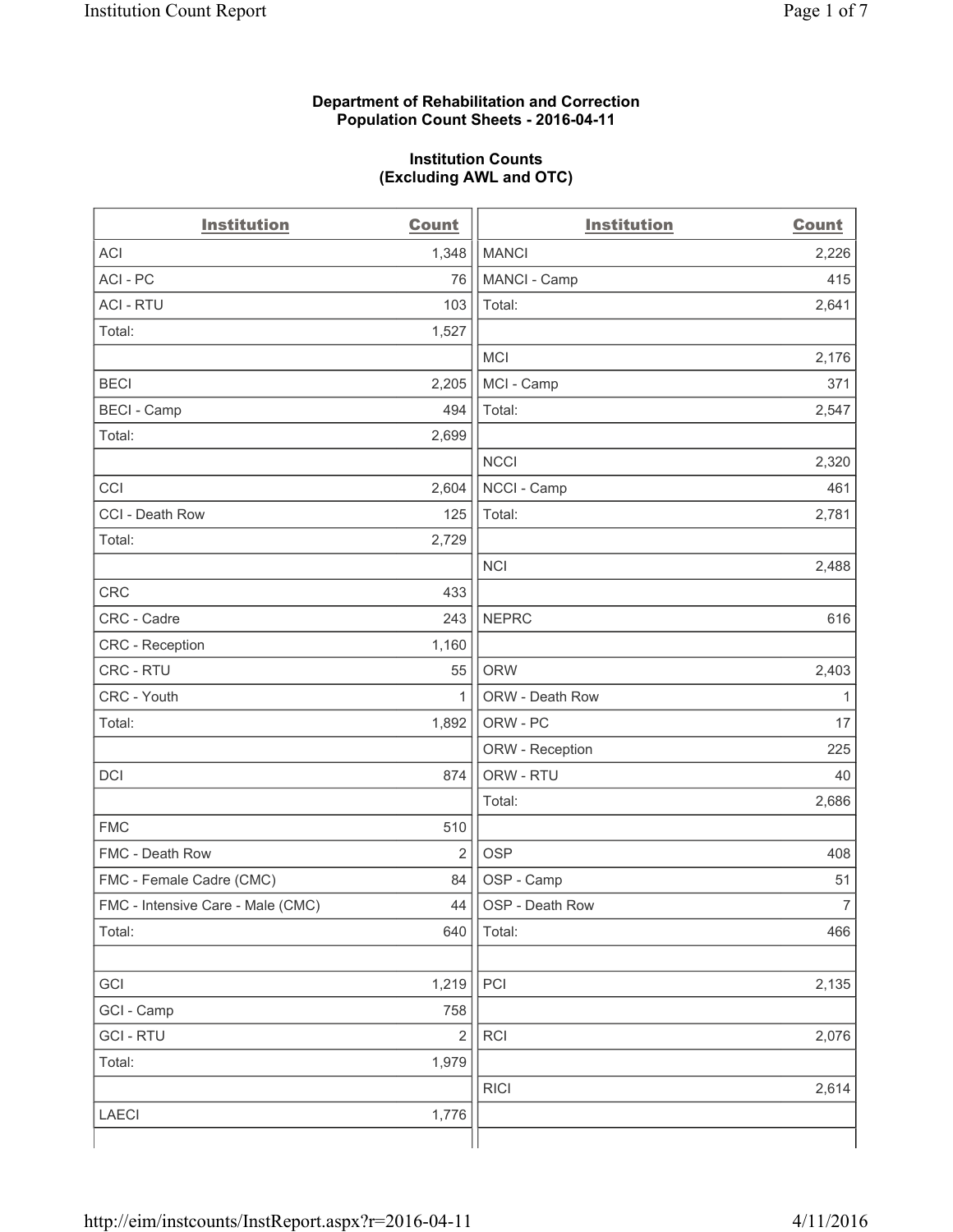|                          |       | SCI            |                          | 1,995  |
|--------------------------|-------|----------------|--------------------------|--------|
| LECI                     | 2,281 |                |                          |        |
| LECI - Camp              | 182   | SOCF           |                          | 1,159  |
| Total:                   | 2,463 | SOCF - RTU     |                          | 61     |
|                          |       | Total:         |                          | 1,220  |
| LOCI                     | 2,335 |                |                          |        |
|                          |       | <b>TCI</b>     |                          | 1,086  |
| LORCI                    | 213   | TCI - Camp     |                          | 450    |
| LORCI - Cadre            | 166   | Total:         |                          | 1,536  |
| <b>LORCI - Reception</b> | 1,185 |                |                          |        |
| Total:                   | 1,564 | <b>TOCI</b>    |                          | 1,013  |
|                          |       | TOCI - PC      |                          | 113    |
| <b>MACI</b>              | 749   | Total:         |                          | 1,126  |
| MACI - Minimum           | 1,316 |                |                          |        |
| Total:                   | 2,065 | <b>WCI</b>     |                          | 1,295  |
|                          |       | <b>WCI-RTU</b> |                          | 93     |
|                          |       | Total:         |                          | 1,388  |
|                          |       |                |                          |        |
|                          |       |                | <b>Total Population:</b> | 50,858 |

\* The Total Population includes 30 Offenders with Reason Codes 30 & 31. \*\* The Total Population includes 34 Offenders with Reason Code 0A.

| (Include AWL and Exclude OTC) |                   |             |                |               |              |
|-------------------------------|-------------------|-------------|----------------|---------------|--------------|
| <b>Security Level</b>         |                   | <b>Body</b> | <b>AWL</b>     | <u>(-OTC)</u> | <b>Total</b> |
| Total Level 5                 |                   | 104         | 4              | 3             | 105          |
| <b>Total Level 4</b>          |                   | 1,721       | 20             | 19            | 1,722        |
| Total Level 3                 |                   | 12,138      | 173            | 141           | 12,170       |
| Total Level 2                 |                   | 16,961      | 231            | 172           | 17,020       |
| Total Level 1                 |                   | 15,446      | 184            | 94            | 15,536       |
| <b>Total Death Row</b>        |                   | 136         | $\overline{2}$ | 2             | 136          |
|                               | <b>Total Male</b> | 46,506      | 614            | 431           | 46,689       |

# **Male Population by Security Level**

# **Female Population by Institution (Include AWL and Exclude OTC)**

| <b>Institution</b>       | <b>Body</b> | <b>AWL</b> | $(-OTC)$ | <b>Total</b> |
|--------------------------|-------------|------------|----------|--------------|
| <b>DCI</b>               | 874         | 4          | っ        | 876          |
| <b>FMC</b>               | 25          |            |          | 25           |
| FMC - Female Cadre (CMC) | 84          |            |          | 84           |
| <b>NEPRC</b>             | 616         |            | 3        | 624          |
| <b>ORW</b>               | 2,403       | 65         | 29       | 2,439        |
|                          |             |            |          |              |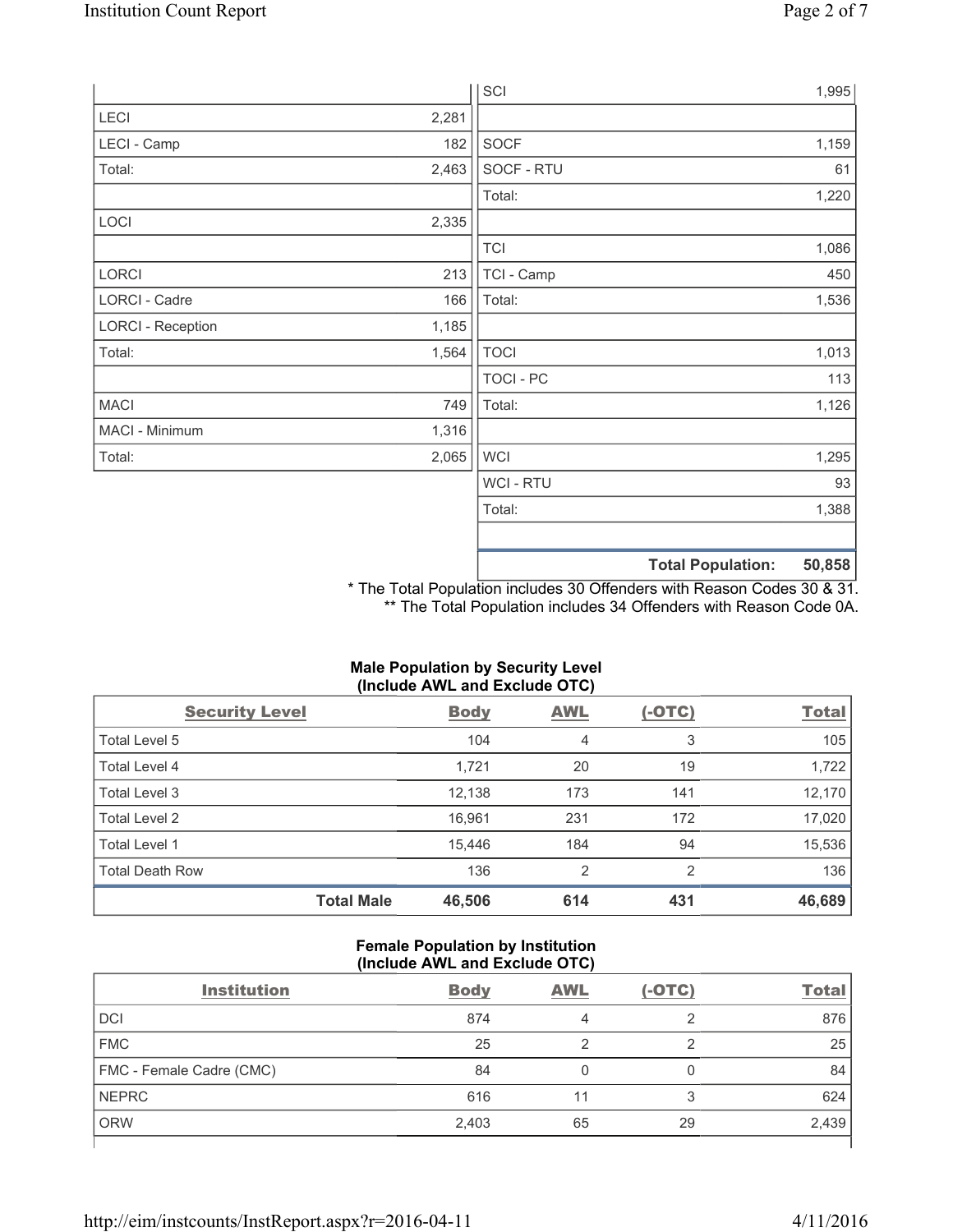| <b>ORW - Death Row</b> |                          |        | 0   |     |        |
|------------------------|--------------------------|--------|-----|-----|--------|
| ORW - PC               |                          | 17     | 0   |     |        |
| ORW - Reception        |                          | 225    |     |     | 225    |
| ORW - RTU              |                          | 40     |     |     | 40     |
|                        | <b>Total Female</b>      | 4,285  | 82  | 36  | 4,331  |
|                        |                          |        |     |     |        |
|                        | <b>Total Population:</b> | 50,791 | 696 | 467 | 51,020 |

#### **Male Population by Institution: Security Level 5 (Include AWL and Exclude OTC)**

|             | <b>Institution</b>   | <b>Body</b> | <b>AWL</b> | $(-OTC)$ | <b>Total</b> |
|-------------|----------------------|-------------|------------|----------|--------------|
| CCI         |                      |             |            |          |              |
| <b>LECI</b> |                      |             |            |          |              |
| <b>OSP</b>  |                      | 102         |            |          | 102          |
| SOCF - RTU  |                      |             |            |          |              |
|             | <b>Total Level 5</b> | 104         |            |          | 105          |

## **Male Population by Institution: Security Level 4 (Include AWL and Exclude OTC)**

| <b>Institution</b>       |                      | <b>Body</b>    | <b>AWL</b>     | $(-OTC)$       | <b>Total</b>              |
|--------------------------|----------------------|----------------|----------------|----------------|---------------------------|
| ${\sf CRC}$              |                      | 11             | $\mathbf 0$    | 0              | 11                        |
| <b>FMC</b>               |                      | 1              | 0              | 0              | 1                         |
| LECI                     |                      | $\mathfrak{S}$ | $\mathbf 0$    | 0              | $\ensuremath{\mathsf{3}}$ |
| LORCI                    |                      | $\overline{7}$ | 1              | 1              | $\overline{7}$            |
| <b>LORCI - Reception</b> |                      | $\overline{7}$ | $\mathbf 0$    | 0              | 7                         |
| <b>NCI</b>               |                      | 1              | $\mathbf 0$    | 0              | 1                         |
| <b>OSP</b>               |                      | 299            | $\overline{2}$ | $\overline{2}$ | 299                       |
| RCI                      |                      | $\overline{2}$ | $\mathbf 0$    | 0              | $\overline{2}$            |
| <b>SOCF</b>              |                      | 1,141          | 14             | 14             | 1,141                     |
| SOCF - RTU               |                      | 56             | $\mathbf 0$    | $\mathbf 0$    | 56                        |
| <b>TCI</b>               |                      | 1              | $\mathbf 0$    | $\mathbf 0$    | 1                         |
| <b>TOCI</b>              |                      | 169            | $\sqrt{3}$     | 2              | 170                       |
| TOCI - PC                |                      | 17             | $\mathbf 0$    | 0              | 17                        |
| <b>WCI</b>               |                      | 3              | $\mathbf 0$    | 0              | 3                         |
| <b>WCI-RTU</b>           |                      | 3              | $\mathbf 0$    | 0              | 3                         |
|                          | <b>Total Level 4</b> | 1,721          | 20             | 19             | 1,722                     |

## **Male Population by Institution: Security Level 3 (Include AWL and Exclude OTC)**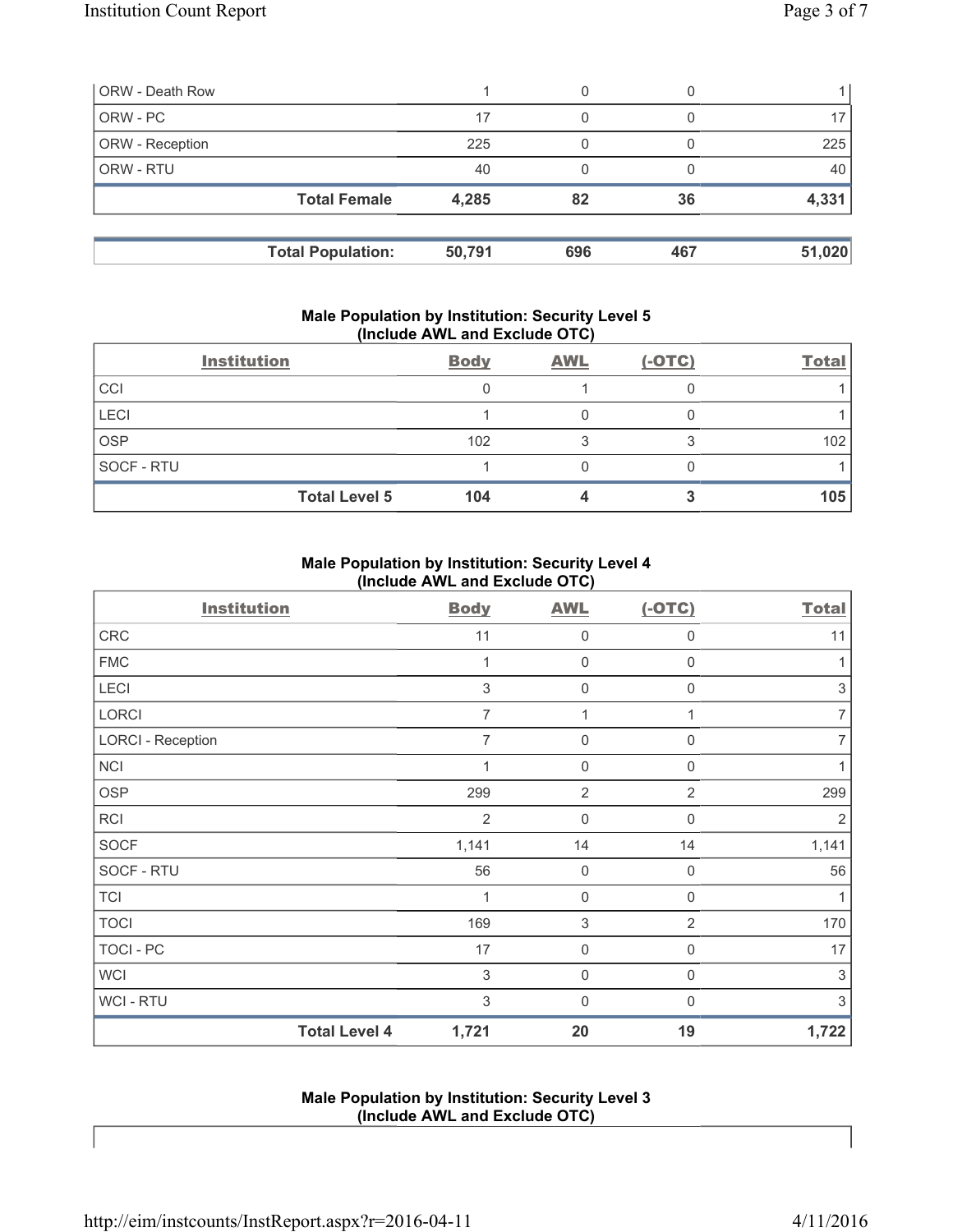| <b>Institution</b>                | <b>Body</b>      | <b>AWL</b>                | $(-OTC)$            | <b>Total</b>     |
|-----------------------------------|------------------|---------------------------|---------------------|------------------|
| <b>ACI</b>                        | 19               | $\overline{2}$            | $\mathbf{1}$        | 20               |
| <b>BECI</b>                       | 1                | $\mathsf{O}\xspace$       | $\mathsf{O}\xspace$ | 1                |
| CCI                               | $\sqrt{5}$       | $\mathsf{O}\xspace$       | $\mathsf{O}\xspace$ | $\sqrt{5}$       |
| CRC                               | 125              | 9                         | $\,6\,$             | 128              |
| CRC - Cadre                       | 226              | $\mathbf 0$               | $\mathsf{O}\xspace$ | 226              |
| CRC - Reception                   | 1,045            | 24                        | 20                  | 1,049            |
| CRC - RTU                         | 47               | $\mathbf 0$               | $\mathsf 0$         | 47               |
| CRC - Youth                       | $\mathbf{1}$     | $\mathsf{O}\xspace$       | $\mathsf 0$         | $\mathbf{1}$     |
| <b>FMC</b>                        | $\overline{4}$   | $\mathbf{1}$              | $\mathsf{O}\xspace$ | $\,$ 5 $\,$      |
| FMC - Intensive Care - Male (CMC) | 4                | $\mathsf{O}\xspace$       | $\mathsf 0$         | $\overline{4}$   |
| GCI                               | $\overline{2}$   | $\mathsf{O}\xspace$       | $\mathsf{O}\xspace$ | $\sqrt{2}$       |
| <b>LAECI</b>                      | $\mathbf{1}$     | 0                         | $\mathbf 0$         | $\mathbf{1}$     |
| LECI                              | 2,252            | 24                        | 19                  | 2,257            |
| LORCI                             | 63               | 33                        | 27                  | 69               |
| LORCI - Cadre                     | 122              | $\mathbf 0$               | $\mathsf{O}\xspace$ | 122              |
| <b>LORCI - Reception</b>          | 785              | $\mathbf 1$               | $\mathbf{1}$        | 785              |
| <b>MACI</b>                       | $\overline{2}$   | 0                         | $\mathbf 0$         | $\overline{2}$   |
| <b>MANCI</b>                      | 2,178            | 23                        | 23                  | 2,178            |
| MCI                               | $\sqrt{2}$       | $\mathbf 0$               | $\mathsf{O}\xspace$ | $\sqrt{2}$       |
| <b>NCCI</b>                       | $\boldsymbol{9}$ | $\mathbf 2$               | $\sqrt{2}$          | $\boldsymbol{9}$ |
| <b>NCI</b>                        | 11               | $\mathsf{O}\xspace$       | $\mathsf{O}\xspace$ | 11               |
| PCI                               | 36               | 5                         | $\mathbf 0$         | 41               |
| RCI                               | 1,891            | 24                        | 21                  | 1,894            |
| SCI                               | $\boldsymbol{9}$ | $\mathbf 0$               | $\mathsf{O}\xspace$ | $\boldsymbol{9}$ |
| <b>SOCF</b>                       | 17               | $\mathsf{O}\xspace$       | $\mathsf{O}\xspace$ | 17               |
| SOCF - RTU                        | $\overline{4}$   | $\mathsf{O}\xspace$       | $\mathsf{O}\xspace$ | $\overline{4}$   |
| <b>TCI</b>                        | 1,032            | $\hbox{9}$                | $\,8\,$             | 1,033            |
| TCI - Camp                        | $\mathbf{1}$     | $\mathsf 0$               | $\mathsf{O}\xspace$ | $\mathbf{1}$     |
| <b>TOCI</b>                       | 792              | $\ensuremath{\mathsf{3}}$ | $\sqrt{2}$          | 793              |
| <b>TOCI - PC</b>                  | 96               | $\mathsf{O}\xspace$       | $\mathsf 0$         | 96               |
| <b>WCI</b>                        | 1,269            | 13                        | 11                  | 1,271            |
| <b>WCI - RTU</b>                  | 87               | $\mathbf 0$               | $\mathsf{O}\xspace$ | 87               |
| <b>Total Level 3</b>              | 12,138           | 173                       | 141                 | 12,170           |

# **Male Population by Institution: Security Level 2 (Include AWL and Exclude OTC)**

| <b>Institution</b> | <b>Body</b> | <b>AWL</b> | $(-OTC)$ | <u>Total</u> |
|--------------------|-------------|------------|----------|--------------|
| <b>ACI</b>         | 655         |            |          | 657          |
| ACI-PC             | 75          |            |          | 75           |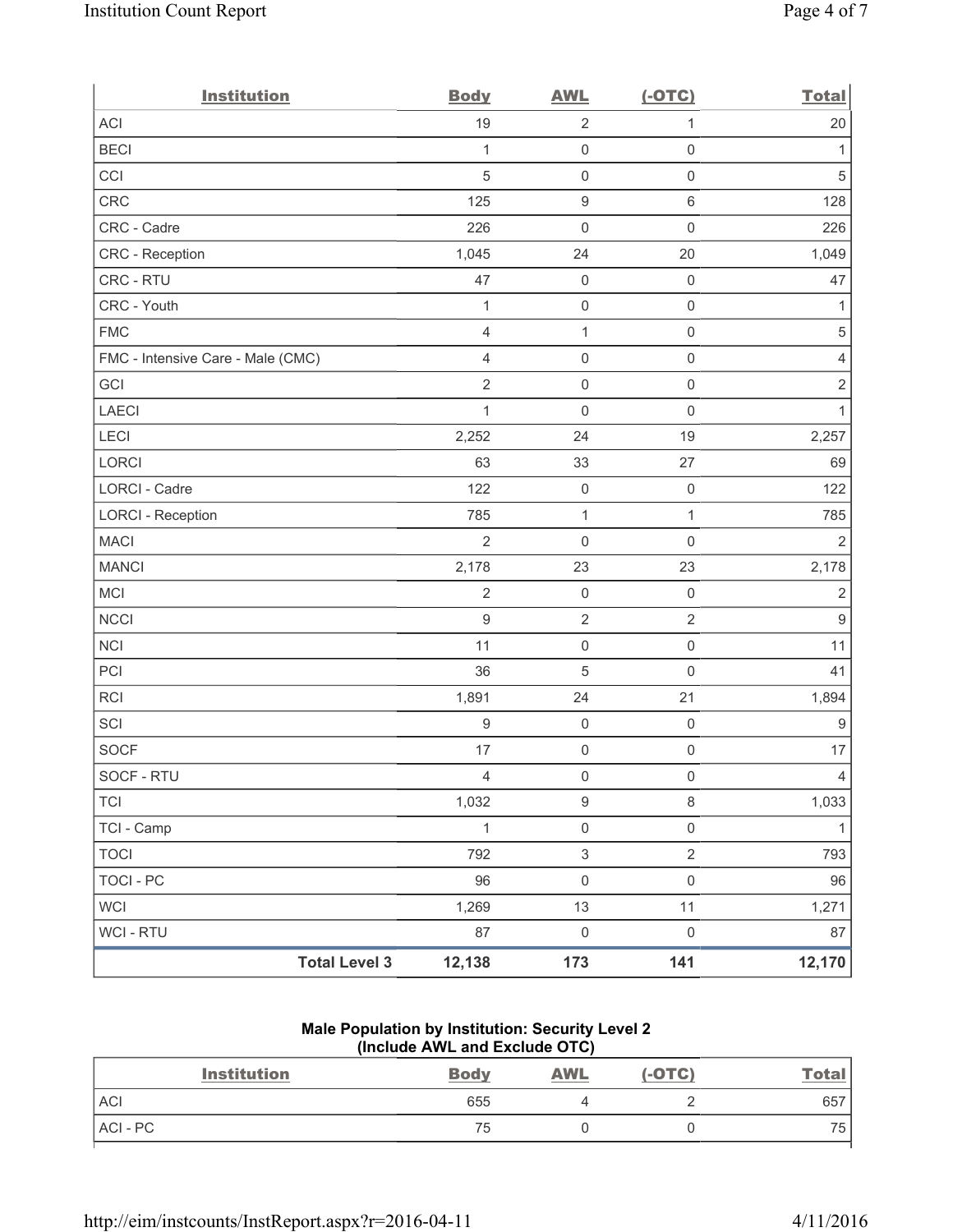| <b>ACI - RTU</b>                  | 67             | $\mathsf{O}\xspace$       | $\mathsf 0$               | 67             |
|-----------------------------------|----------------|---------------------------|---------------------------|----------------|
| <b>BECI</b>                       | 1,446          | 13                        | $\,8\,$                   | 1,451          |
| CCI                               | 1,801          | 17                        | 10                        | 1,808          |
| CRC                               | 162            | $\sqrt{2}$                | $\sqrt{2}$                | 162            |
| CRC - Cadre                       | 17             | $\mathsf 0$               | $\mathsf 0$               | 17             |
| CRC - Reception                   | 77             | 8                         | $\overline{7}$            | 78             |
| CRC - RTU                         | $\,6\,$        | $\mathsf 0$               | $\mathsf{O}\xspace$       | $\,6\,$        |
| <b>FMC</b>                        | $\,6$          | $\mathsf 0$               | $\mathsf{O}\xspace$       | $\,6$          |
| FMC - Intensive Care - Male (CMC) | 16             | $\mathsf{O}\xspace$       | $\mathsf 0$               | $16$           |
| GCI                               | 744            | $10$                      | $\overline{7}$            | 747            |
| LAECI                             | 1,128          | 28                        | 23                        | 1,133          |
| LECI                              | 20             | $\mathsf 0$               | $\mathsf 0$               | 20             |
| LOCI                              | 1,275          | 10                        | $\boldsymbol{9}$          | 1,276          |
| LORCI                             | 107            | 21                        | 18                        | 110            |
| <b>LORCI - Cadre</b>              | 43             | $\mathsf{O}\xspace$       | $\mathsf{O}\xspace$       | 43             |
| <b>LORCI - Reception</b>          | 294            | 4                         | 1                         | 297            |
| <b>MACI</b>                       | 747            | $\ensuremath{\mathsf{3}}$ | $\ensuremath{\mathsf{3}}$ | 747            |
| <b>MANCI</b>                      | 22             | $\mathbf 1$               | 1                         | 22             |
| MCI                               | 1,609          | 27                        | $17$                      | 1,619          |
| MCI - Camp                        | $\mathbf{1}$   | $\mathsf 0$               | $\mathsf{O}\xspace$       | $\mathbf{1}$   |
| <b>NCCI</b>                       | 1,496          | 13                        | $\boldsymbol{9}$          | 1,500          |
| NCCI - Camp                       | 19             | $\mathsf{O}\xspace$       | $\mathsf 0$               | 19             |
| <b>NCI</b>                        | 1,666          | 23                        | 21                        | 1,668          |
| PCI                               | 744            | $10$                      | 5                         | 749            |
| RCI                               | 183            | $\mathbf 1$               | $\mathsf 0$               | 184            |
| <b>RICI</b>                       | 1,579          | 24                        | 19                        | 1,584          |
| SCI                               | 918            | 11                        | $\boldsymbol{9}$          | 920            |
| <b>TCI</b>                        | $\overline{4}$ | $\mathsf{O}\xspace$       | $\mathsf{O}\xspace$       | $\overline{4}$ |
| <b>TOCI</b>                       | $10$           | $\mathsf{O}\xspace$       | $\mathsf{O}\xspace$       | $10$           |
| <b>WCI</b>                        | 22             | $\mathbf 1$               | 1                         | 22             |
| WCI - RTU                         | $\sqrt{2}$     | $\mathsf{O}\xspace$       | $\mathsf{O}\xspace$       | $\overline{2}$ |
| <b>Total Level 2</b>              | 16,961         | 231                       | 172                       | 17,020         |

## **Male Population by Institution: Security Level 1 (Include AWL and Exclude OTC)**

| <b>Institution</b> | <b>Body</b> | <b>AWL</b> | $(-OTC)$ | <b>Total</b> |
|--------------------|-------------|------------|----------|--------------|
| <b>ACI</b>         | 674         |            |          | 675          |
| ACI - PC           |             |            |          |              |
| <b>ACI - RTU</b>   | 36          |            | 0        | 36           |
| <b>BECI</b>        | 758         | 14         |          | 765          |
|                    |             |            |          |              |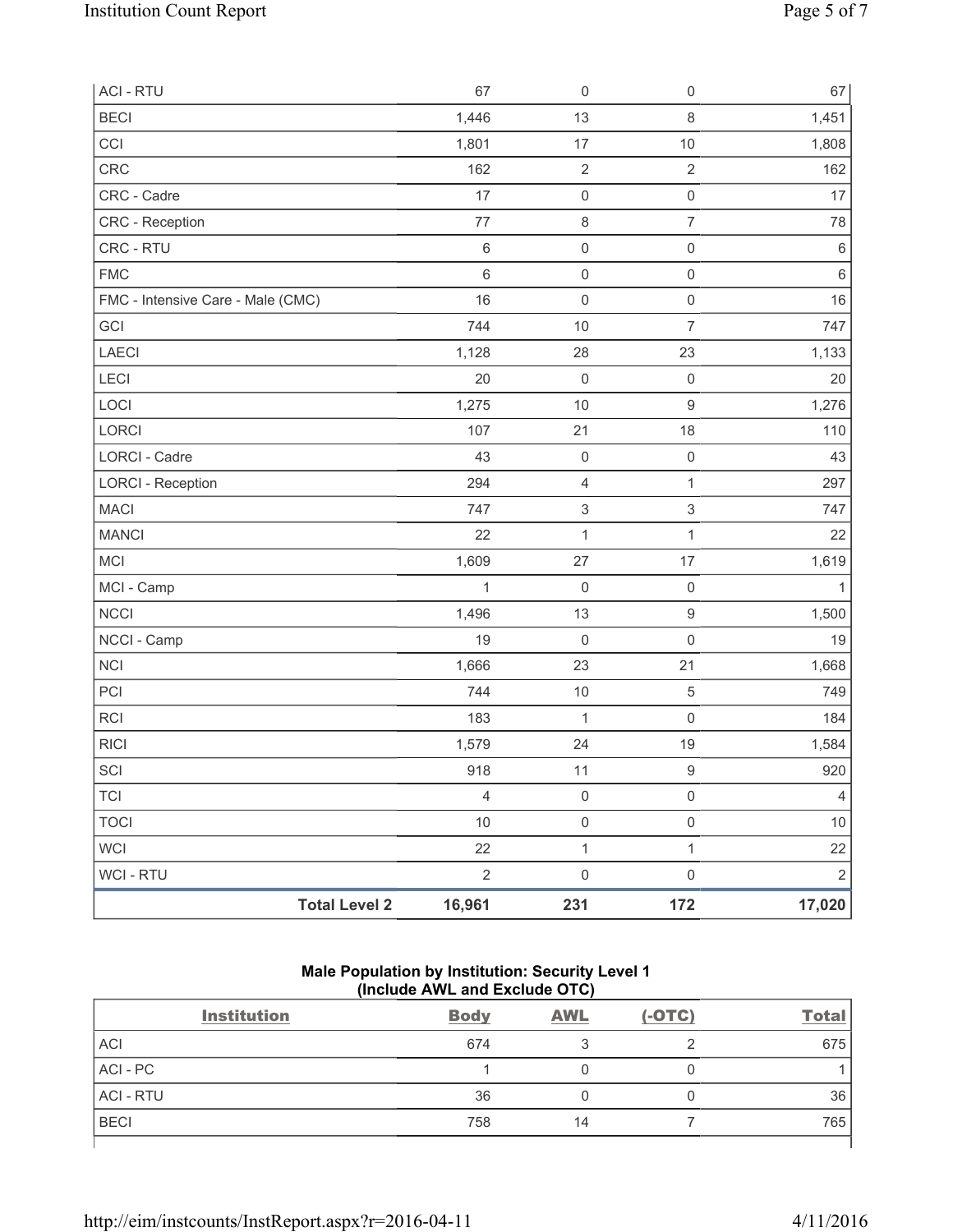| <b>Total Level 1</b>              | 15,446         | 184                 | 94                        | 15,536         |
|-----------------------------------|----------------|---------------------|---------------------------|----------------|
| <b>TOCI</b>                       | 42             | $\mathsf{O}\xspace$ | $\mathsf{O}\xspace$       | 42             |
| TCI - Camp                        | 449            | $\mathsf{O}\xspace$ | $\mathsf{O}\xspace$       | 449            |
| <b>TCI</b>                        | 49             | $\overline{2}$      | $\sqrt{2}$                | 49             |
| SCI                               | 1,068          | $17\,$              | $\mathbf{1}$              | 1,084          |
| <b>RICI</b>                       | 1,035          | 14                  | $\overline{4}$            | 1,045          |
| PCI                               | 1,355          | $20\,$              | $\,8\,$                   | 1,367          |
| OSP - Camp                        | 51             | $\mathsf{O}\xspace$ | $\mathsf 0$               | 51             |
| <b>OSP</b>                        | 6              | $\mathsf{O}\xspace$ | $\mathsf 0$               | $\,6\,$        |
| <b>NCI</b>                        | 810            | 11                  | $\,8\,$                   | 813            |
| NCCI - Camp                       | 442            | 0                   | $\mathsf 0$               | 442            |
| <b>NCCI</b>                       | 814            | 19                  | 10                        | 823            |
| MCI - Camp                        | 370            | $\mathbf{1}$        | $\mathsf{O}\xspace$       | 371            |
| <b>MCI</b>                        | 565            | 10                  | $\overline{2}$            | 573            |
| MANCI - Camp                      | 415            | $\mathbf{1}$        | $\mathbf{1}$              | 415            |
| <b>MANCI</b>                      | 26             | $\overline{7}$      | $\ensuremath{\mathsf{3}}$ | 30             |
| MACI - Minimum                    | 1,316          | 19                  | 13                        | 1,322          |
| <b>LORCI - Reception</b>          | 98             | 0                   | $\mathsf{O}\xspace$       | 98             |
| LORCI - Cadre                     | 1              | $\mathsf 0$         | $\mathsf 0$               | 1              |
| <b>LORCI</b>                      | 36             | $\overline{7}$      | $\overline{7}$            | 36             |
| LOCI                              | 1,060          | $\,6\,$             | $\mathbf{1}$              | 1,065          |
| LECI - Camp                       | 182            | $\mathsf 0$         | $\mathsf{O}\xspace$       | 182            |
| LECI                              | $\sqrt{5}$     | $\mathsf 0$         | $\mathsf 0$               | $\sqrt{5}$     |
| <b>LAECI</b>                      | 647            | 10                  | $\,8\,$                   | 649            |
| <b>GCI-RTU</b>                    | $\overline{2}$ | 0                   | $\mathsf{O}\xspace$       | $\overline{2}$ |
| GCI - Camp                        | 758            | $\mathsf 0$         | $\mathsf{O}\xspace$       | 758            |
| GCI                               | 473            | 10                  | $\overline{7}$            | 476            |
| FMC - Intensive Care - Male (CMC) | 24             | 0                   | $\mathsf 0$               | 24             |
| <b>FMC</b>                        | 473            | 5                   | $\overline{4}$            | 474            |
| CRC - RTU                         | $\overline{2}$ | $\mathsf 0$         | $\mathsf{O}\xspace$       | $\sqrt{2}$     |
| <b>CRC</b> - Reception            | 34             | 1                   | $\mathbf{1}$              | 34             |
| CRC                               | 77             | 4                   | $\mathbf{1}$<br>4         | 77             |
| CCI                               | 798            | $\mathbf 2$         |                           | 799            |
| <b>BECI - Camp</b>                | 494            | 1                   | $\mathsf{O}\xspace$       | 495            |

| <b>High Offender ID's</b>        |         |
|----------------------------------|---------|
| Correctional Reception Center:   | A724546 |
| Lorain Correctional Institution: | A718979 |
| Ohio Reformatory for Women:      | W095070 |